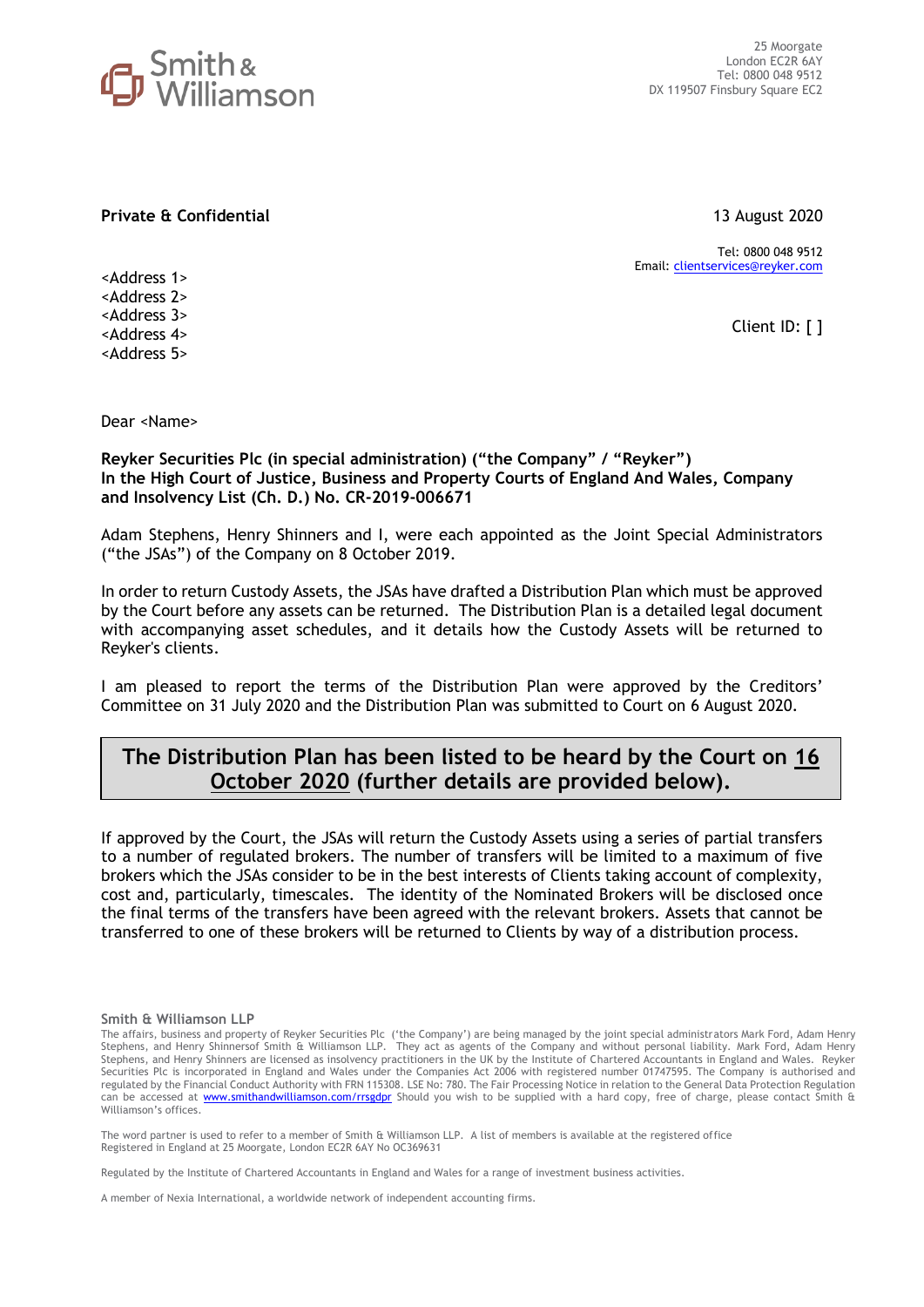**This letter sets out important information regarding the transfer of your Custody Assets (being the stock and securities held by the Company on your behalf) to an alternative broker subject to the Court's approval of the Distribution Plan.** 

**The transfer of Custody Assets is a separate process from the distribution of Client Money.** 

# **Supporting documents and important information**

The following documents are now available to view and download from <https://smithandwilliamson.com/reyker-securities-plc/> ("the Website"):

- **Explanatory Statement**
- Distribution Plan
- Annex to the Distribution Plan
- Frequently Asked Questions Distribution Plan
- Flowchart: What do I need to do?

Clients are strongly encouraged to read the Explanatory Statement and the Flowchart which has been prepared as a summary of the Distribution Plan and to assist with your understanding of the process.

The FSCS have also provided further information regarding the Distribution Plan which Clients may find useful on their website at<https://www.fscs.org.uk/failed-firms/reyker-securities/>

The Annex is required to be submitted along with the Distribution Plan as it contains a full list of all Custody Assets held by Clients which are to be returned to Clients through the Distribution Plan. Please note:

- The Annex does not include Client Money as this is being dealt with by way of a separate distribution (further details below);
- All personal data has been anonymised within the Annex and Clients have therefore been allocated a unique Client ID in order to identify their Custody Assets (your own unique Client ID is stated at the top of this letter);
- The number of units of stock held have been prepared up to 13 July 2020 (being the latest practicable date in advance of filing the application and are subject to change); and
- For the purposes of the Distribution Plan and calculating each Client's share of the costs of returning Custody Assets, stock has been valued as at close of business on 7 October 2019 (being the last practicable valuation point prior to the JSAs' appointment).

You may request a hard copy of any of the documents listed above, which will be provided at no cost, as follows:

- Telephone: 0800 048 9512
- Email: [clientservices@reyker.com](mailto:clientservices@reyker.com)
- Post: Reyker Securities plc (in special administration), 25 Moorgate, London, EC2R 6AY.

Due to the current restrictions imposed by the UK Government in response to COVID-19, there may be a short delay in responding to communications received via post and, therefore, Clients and their representatives are strongly encouraged to direct any requests by email to [clientservices@reyker.com](mailto:clientservices@reyker.com) or, alternatively, by telephone on 0800 048 9512 where possible.

## **Court hearing on 16 October 2020**

As stated above, the Court hearing for approval of the Distribution Plan has been listed for **16 October 2020**. Given the ongoing COVID-19 situation, the hearing is currently expected to be held by videoconference although this may change. If the hearing is held in person it will be held at the Business & Property Courts of England & Wales Insolvency & Companies List, 7 Rolls Building, Fetter Lane, London EC4A 1NL.